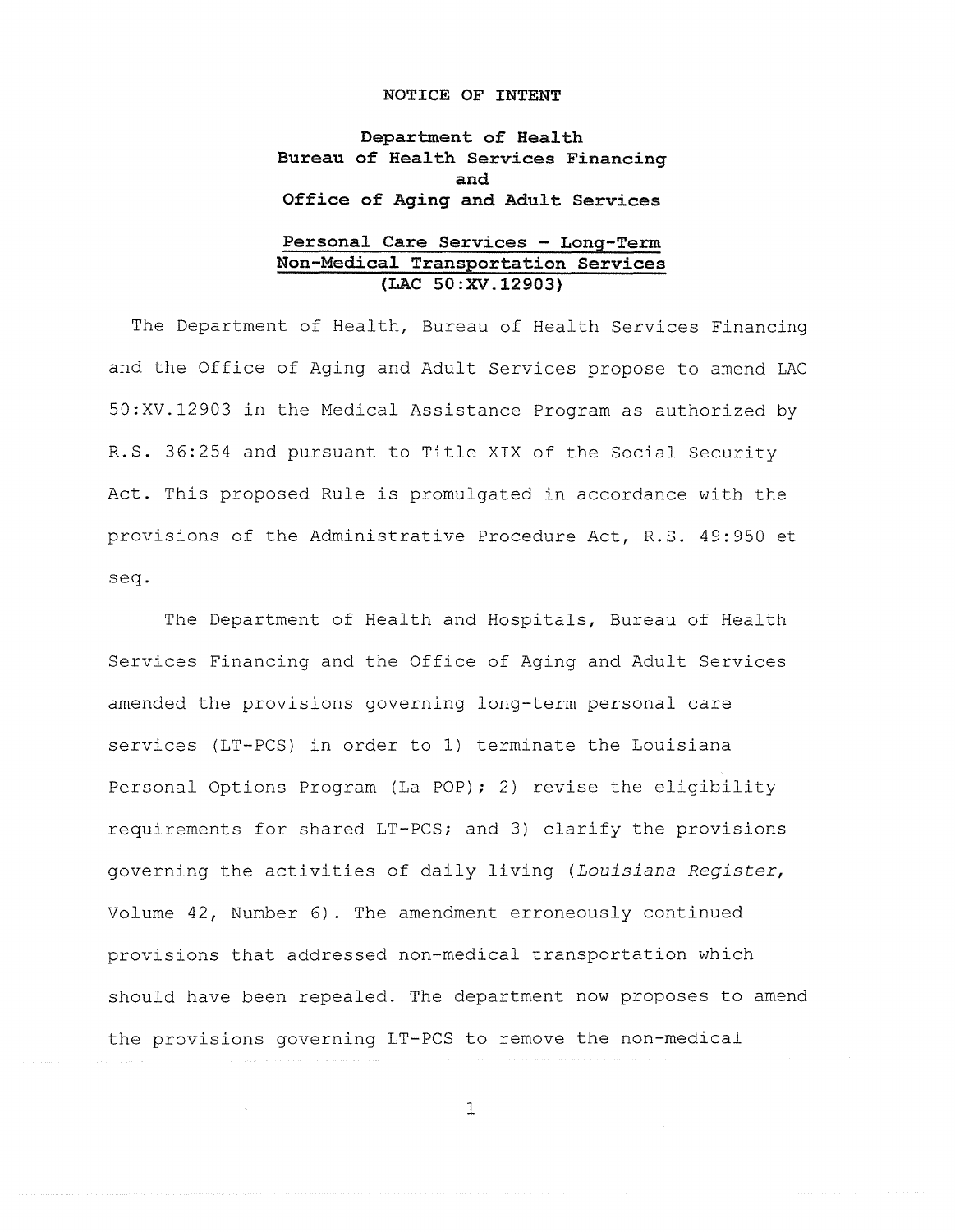transportation services provisions erroneously continued in the June 20, 2016 Rule in order to ensure that the provisions are promulgated accurately in the *Louisiana Administrative Code.* 

## **Title 50**

# **PUBLIC HEALTH-MEDICAL ASSISTANCE Part XV. Services for Special Populations Subpart 9. Personal Care Services**

**Chapter 129. Long Term Care** 

**§12903. Covered Services** 

 $A. - C.$  ...

1. Repealed.

 $D. - E.$  ...

AUTHORITY NOTE: Promulgated in accordance with R.S. 36:254 and Title XIX of the Social Security Act.

HISTORICAL NOTE: Promulgated by the Department of Health and Hospitals, Office of the Secretary, Bureau of Health Services Financing, LR 29:912 (June 2003), amended LR 30:2831 (December 2004), amended by the Department of Health and Hospitals, Office of Aging and Adult Services, LR 34:2578 (December 2008), amended by the Department of Health and Hospitals, Bureau of Health Services Financing and the Office of Aging and Adult Services, LR 39:2507 (September 2013), LR 42:902 (June 2016), amended by the Department of Health, Bureau of Health Services Financing and the Office of Aging and Adult Services, LR-42: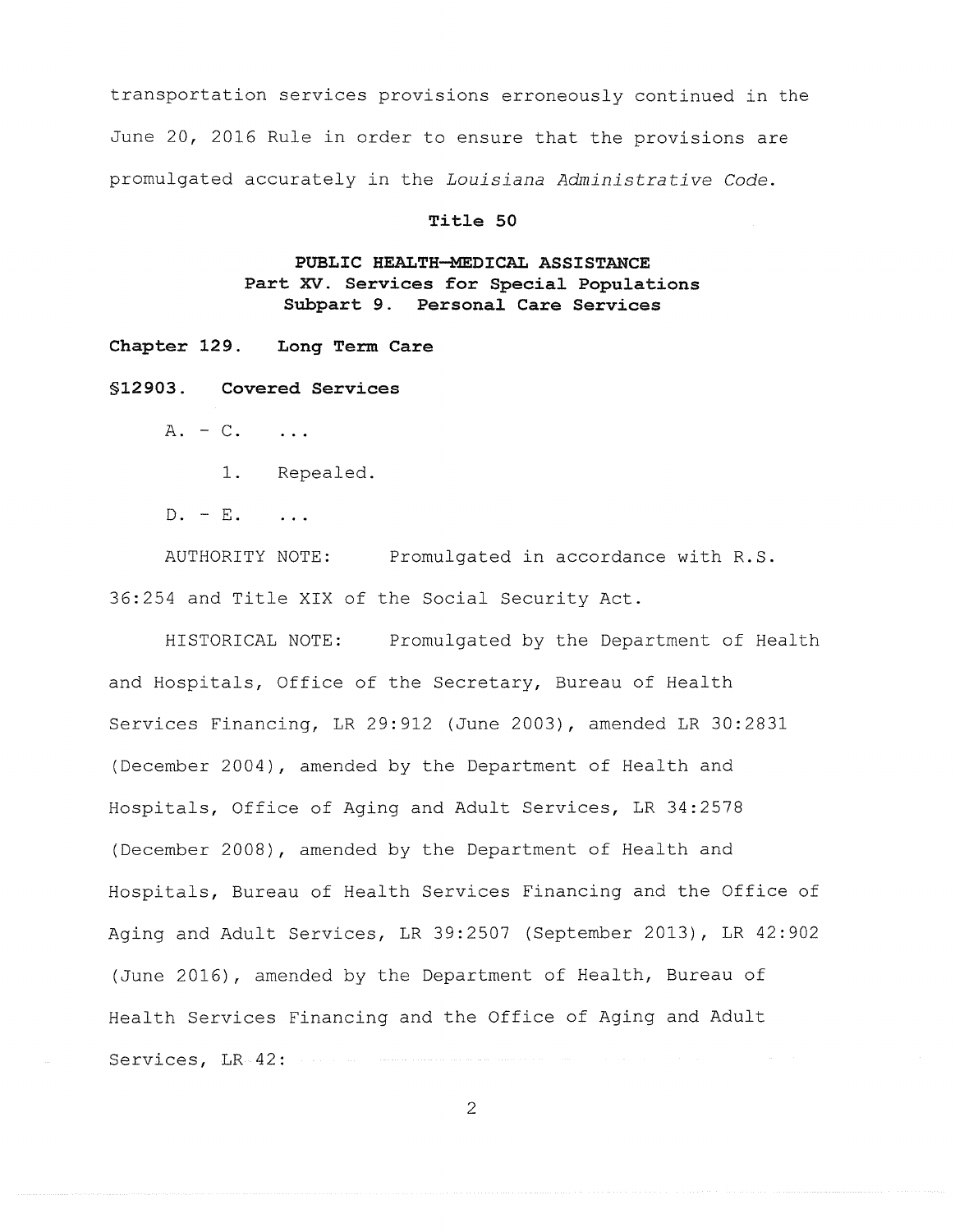Implementation of the provisions of this Rule may be contingent upon the approval of the U.S. Department of Health and Human Services, Centers for Medicare and Medicaid Services (CMS), if it is determined that submission to CMS for review and approval is required.

In compliance with Act 1183 of the 1999 Regular Session of the Louisiana Legislature, the impact of this proposed Rule on the family has been considered. It is anticipated that this proposed Rule will have no impact on family functioning, stability and autonomy as described in R.S. 49:972.

In compliance with Act 854 of the 2012 Regular Session of the Louisiana Legislature, the poverty impact of this proposed Rule has been considered. It is anticipated that this proposed Rule will have no impact on child, individual, or family poverty in relation to individual or community asset development as described in R.S. 49:973.

In compliance with House Concurrent Resolution (HCR) 170 of the 2014 Regular Session of the Louisiana Legislature, the provider impact of this proposed Rule has been considered. It is anticipated that this proposed Rule will have no impact on the staffing level requirements or qualifications required to provide the same level of service, no direct or indirect cost to the provider to provide the same level of service, and will have no impact on the provider's ability to provide the same level of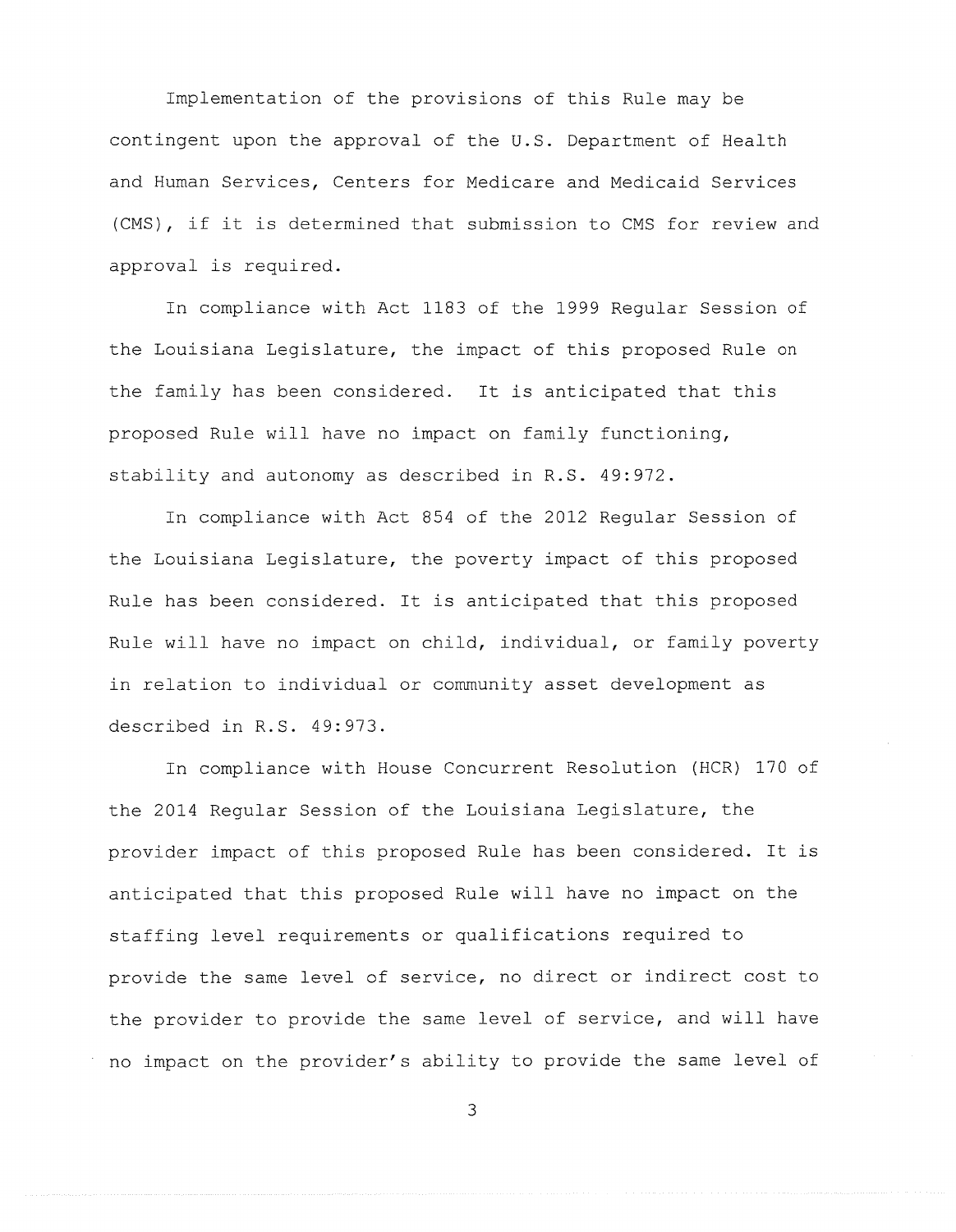service as described in HCR 170.

Interested persons may submit written comments to Jen Steele, Bureau of Health Services Financing, P.O. Box 91030, Baton Rouge, LA 70821-9030 or by email to MedicaidPolicy@la.gov. Ms. Steele is responsible for responding to inquiries regarding this proposed Rule. A public hearing on this proposed Rule is scheduled for August 25, 2016 at 9:30 a.m. in Room 118, Bienville Building, 628 North Fourth Street, Baton Rouge, LA. At that time all interested persons will be afforded an opportunity to submit data, views or arguments either orally or in writing. The deadline for receipt of all written comments is 4:30 p.m. on the next business day following the public hearing.

Rebekah E. Gee MD, MPH

Secretary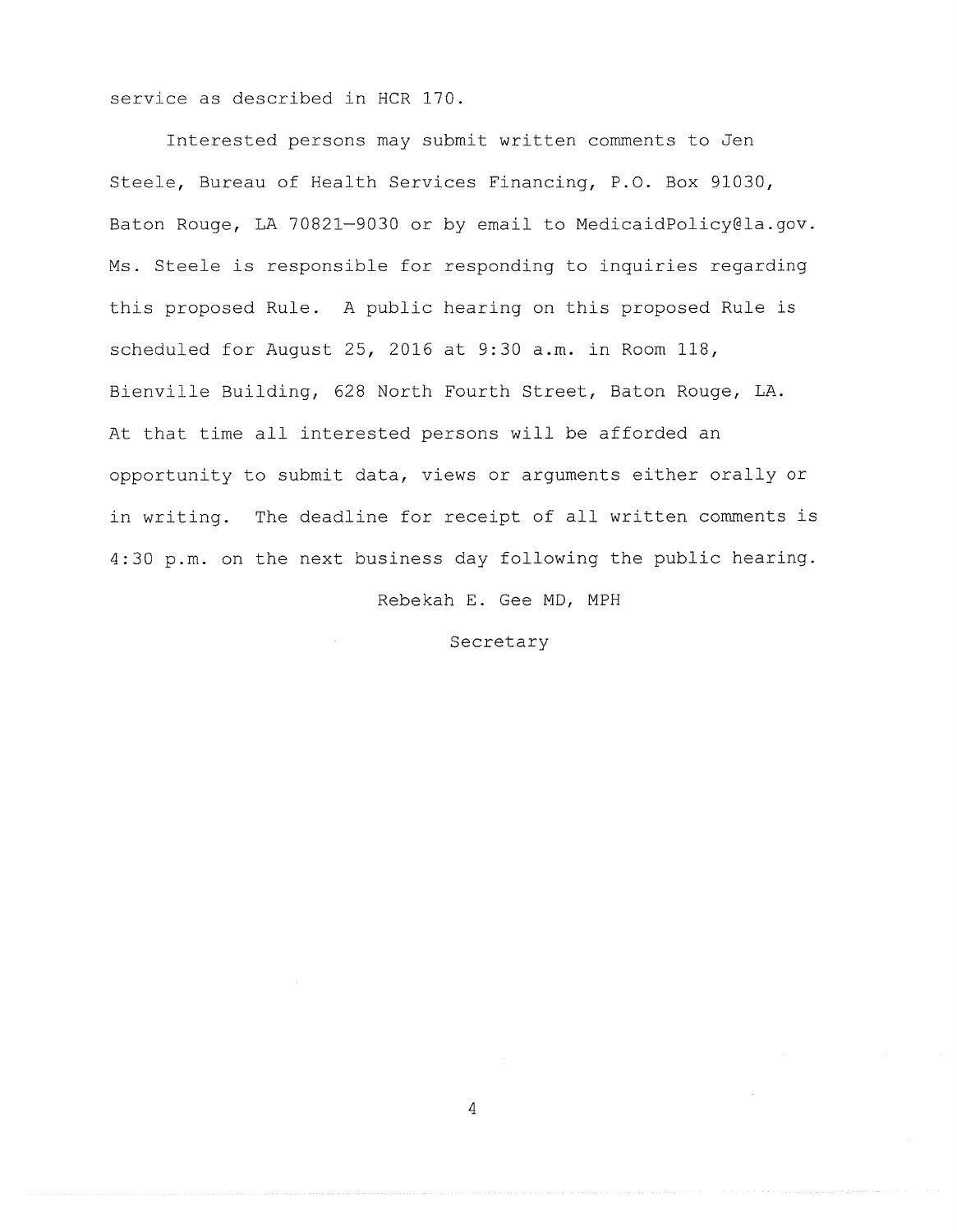### FISCAL AND ECONOMIC IMPACT STATEMENT FOR ADMINISTRATIVE RULES

| Person<br>Preparing<br>Phone: | Statement: Cedric E. Clark        | $Dept.$ :   | Health                                                                       |
|-------------------------------|-----------------------------------|-------------|------------------------------------------------------------------------------|
|                               | $342 - 2339$                      | Office:     | Bureau of Health Services<br>Financing                                       |
| Return<br>Address:            | P.O. Box 91030<br>Baton Rouge, LA | Rule Title: | Personal Care Services - Long-Term<br>Non-Medical Transportation<br>Services |

Date Rule Takes Effect: October 20, 2016

SUMMARY

In accordance with Section 953 of Title 49 of the Louisiana Revised Statutes, there is hereby submitted a fiscal and economic impact statement on the rule proposed for adoption, repeal or amendment. The following summary statements, based on the attached worksheets, will be published in the Louisiana Register with the proposed agency rule.

I. ESTIMATED IMPLEMENTATION COSTS (SAVINGS) TO STATE OR LOCAL GOVERNMENTAL UNITS (SUMMARY)

*It is anticipated that implementation of this proposed rule will have no programmatic fiscal impact to the state other than the cost of promulgation for FY 16-17. It is anticipated that \$432 (\$216 SGF and \$216 FED) will be expended in FY 16-17 for the state's administrative expense* for *promulgation of this proposed rule and the final rule.* 

II. ESTIMATED EFFECT ON REVENUE COLLECTIONS OF STATE OR LOCAL GOVERNMENTAL UNITS (Summary)

*It is anticipated that the implementation of this proposed Rule will not affect revenue collections other than the federal share of the promulgation costs for FY 16-17. It is anticipated that \$216 will be collected in FY 16- 17 for the federal share of the expense for promulgation of this proposed rule and the final rule.* 

III. ESTIMATED COSTS AND/OR ECONOMIC BENEFITS TO DIRECTLY AFFECTED PERSONS OR NON-GOVERNMENTAL GROUPS (Summary)

*This proposed Rule amends the provisions governing Long-Term Personal Care Services (LT-PCS) to make technical changes to remove the non-medical transportation services provisions erroneously continued in the June 20, 2016 Rule in* order *to ensure that the provisions are promulgated properly in the Louisiana Administrative Code. It is anticipated that implementation of this proposed rule* ~fill *not have economic costs or benefits to LT-PCS providers for FY 16-17, FY 17-18, and FY 18-19.* 

IV. ESTIMATED EFFECT ON COMPETITION AND EMPLOYMENT (Summary)

*This rule has no known effect on competition and employment.* 

 $\rangle$ 

Signature of Agency Head or Designee

we, V. Class Legislatice Fiscal Officer

 $\frac{7}{6}/\frac{6}{20/6}$ 

Jen Steele, Medicaid Director Typed name and Title of Agency Head or Designee

DHH/BHSF Budget Head

or Designee

Date of Signature

 $\mathbf 1$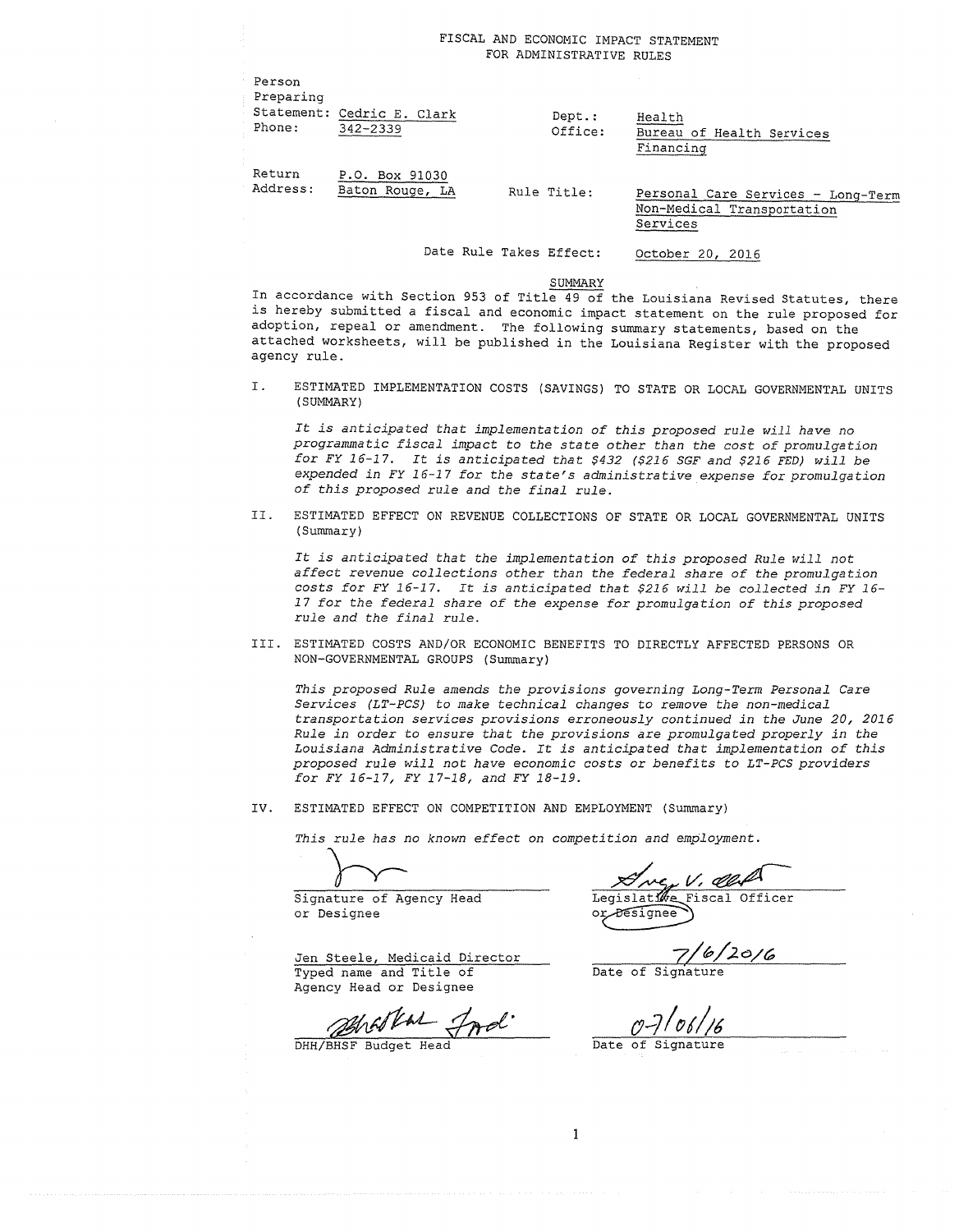### ~~~CAL AND ECONOMIC IMPACT STATEMENT FOR ADMINISTRATIVE RULES

The following information is required in order to assist the Legislative Fiscal Office in its review of the fiscal and economic impact statement and to assist the appropriate legislative oversight subcommittee in its deliberations on the proposed rule.

A. Provide a brief summary of the content of the rule (if proposed for adoption or repeal) or a brief summary of the change in the rule (if proposed for amendment) . Attach a copy of the notice of intent and a copy of the rule proposed for initial adoption or repeal (or, in the case of a rule change, copies of both the current and proposed rules with amended portions indicated) .

*This proposed Rule amends the provisions governing LT-PCS to make technical changes to remove the non-medical transportation services provisions erroneously continued in the June 20, 2016 Rule in order to ensure that the provisions are promulgated accurately in the Louisiana Administrative Code.* 

B. Summarize the circumstances that require this action. If the action is required by federal regulations, attach a copy of the applicable regulation.

*The Department of Health and Hospitals, Bureau of Health Services Financing and the Office of Aging and Adult Services amended the provisions governing long-term personal care services (LT-PCS) in order to 1) terminate the Louisiana Personal Options Program (La POP); 2) revise the eligibility requirements for shared LT-PCS; and 3) clarify the provisions governing the activities of daily living (Louisiana Register, Volume 42, Number 6). The amendment erroneously continued provisions that addressed non-medical transportation which should have been repealed. The department now proposes to amend the provisions governing LT-PCS to remove the non-medical transportation services provisions erroneously continued in the June 20, 2016 Rule in order to ensure that the provisions are promulgated properly in the Louisiana Administrative Code.* 

C. Compliance with Act 11 of the 1986 First Extraordinary Session

(1) Will the proposed rule change result in any increase in the expenditure of funds? If so, specify amount and source of funding.

*No. It is anticipated that implementation of this proposed rule will have no programmatic fiscal impact to the state other than the cost of promulgation for FY 16-17. It is anticipated that \$432 will be expended in FY 16-17 for the state's administrative expense for promulgation of this proposed rule and the final rule.* 

- (2) If the answer to (1) above is yes, has the Legislature specifically appropriated the funds necessary for the associated expenditure increase?
	- (a) If yes, attach documentation.
	- (b) If no, provide justification as to why this rule change should be published at this time.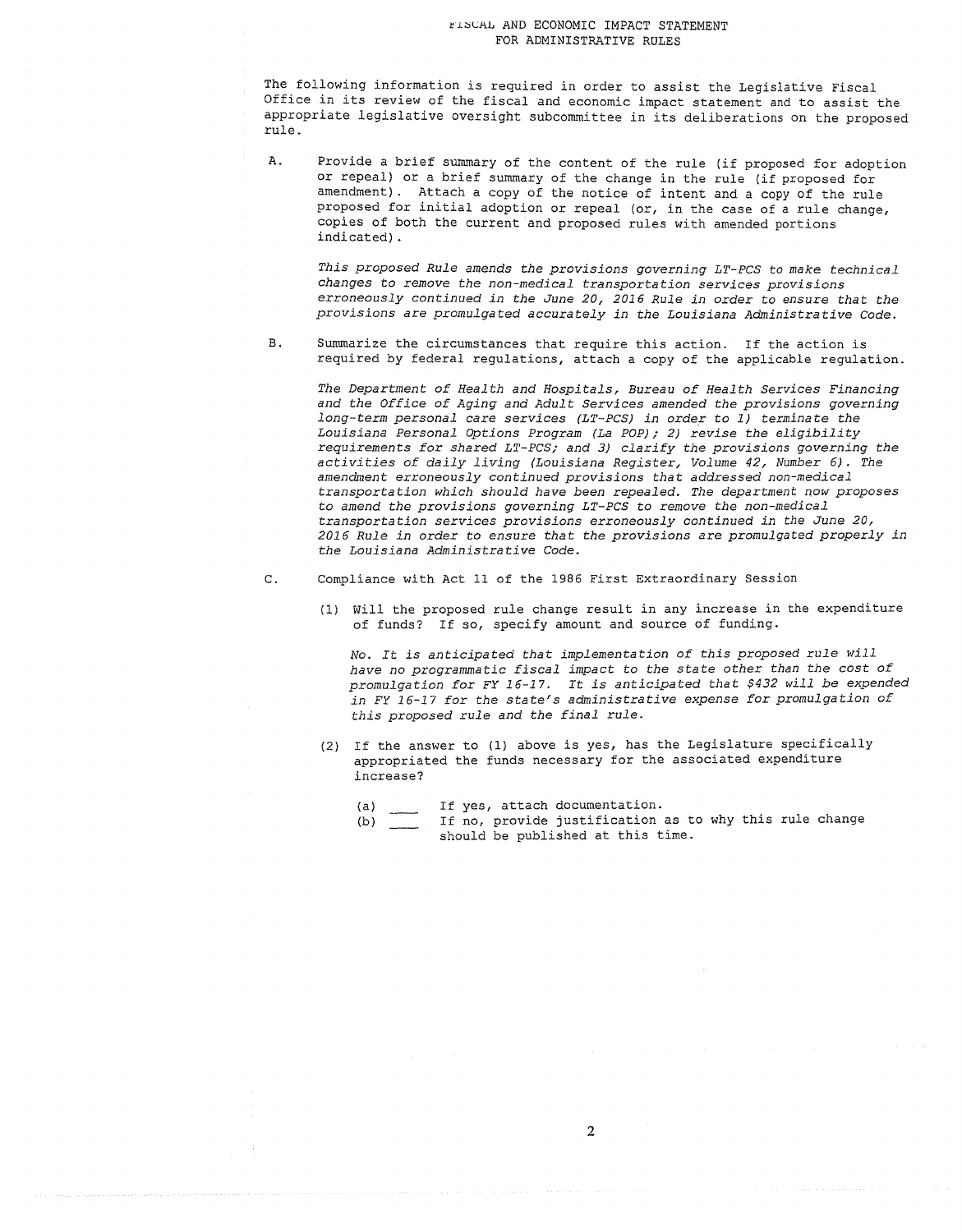# I. A. COST OR SAVINGS TO STATE AGENCIES RESULTING FROM THE ACTION PROPOSED

1. What is the anticipated increase or (decrease) in cost to implement the proposed action?

| FY 16-17 | FY 17-18 | FY 18-19 |
|----------|----------|----------|
|          |          |          |
| \$432    | \$0      | \$0      |
|          |          |          |
|          |          |          |
|          |          |          |
|          |          |          |
| \$432    | \$0      | S0       |
|          |          |          |

2. Provide a narrative explanation of the costs or savings shown in "A.l.", including the increase or reduction in workload or additional paperwork (number of new forms, additional documentation, etc.) anticipated as a result of the implementation of the proposed action. Describe all data, assumptions, and methods used in calculating these costs.

*In FY 16-17, \$432 will be spent* for *the state's administrative expense for promulgation of this proposed rule and the final rule.* 

| Source                | FY 16-17 | FY 17-18 | FY 18-19 |
|-----------------------|----------|----------|----------|
| STATE GENERAL<br>FUND | \$216    | \$0      | \$0      |
| SELF-GENERATED        |          |          |          |
| FEDERAL FUND          | \$216    | \$0      | \$0      |
| OTHER (Specify)       |          |          |          |
| Total                 | \$432    | \$0      | \$0      |

3. Sources of funding for implementing the proposed rule or rule change.

4. Does your agency currently have sufficient funds to implement the proposed action? If not, how and when do you anticipate obtaining such funds?

*Yes, sufficient funds are available to implement this* rule.

- B. COST OR SAVINGS TO LOCAL GOVERNMENTAL UNITS RESULTING FROM THIS PROPOSED ACTION.
- 1. Provide an estimate of the anticipated impact of the proposed action on local governmental units, including adjustment in workload and paperwork requirements. Describe all data, assumptions and methods used in calculating this impact.

*This proposed rule has no known impact on local governmental units.*